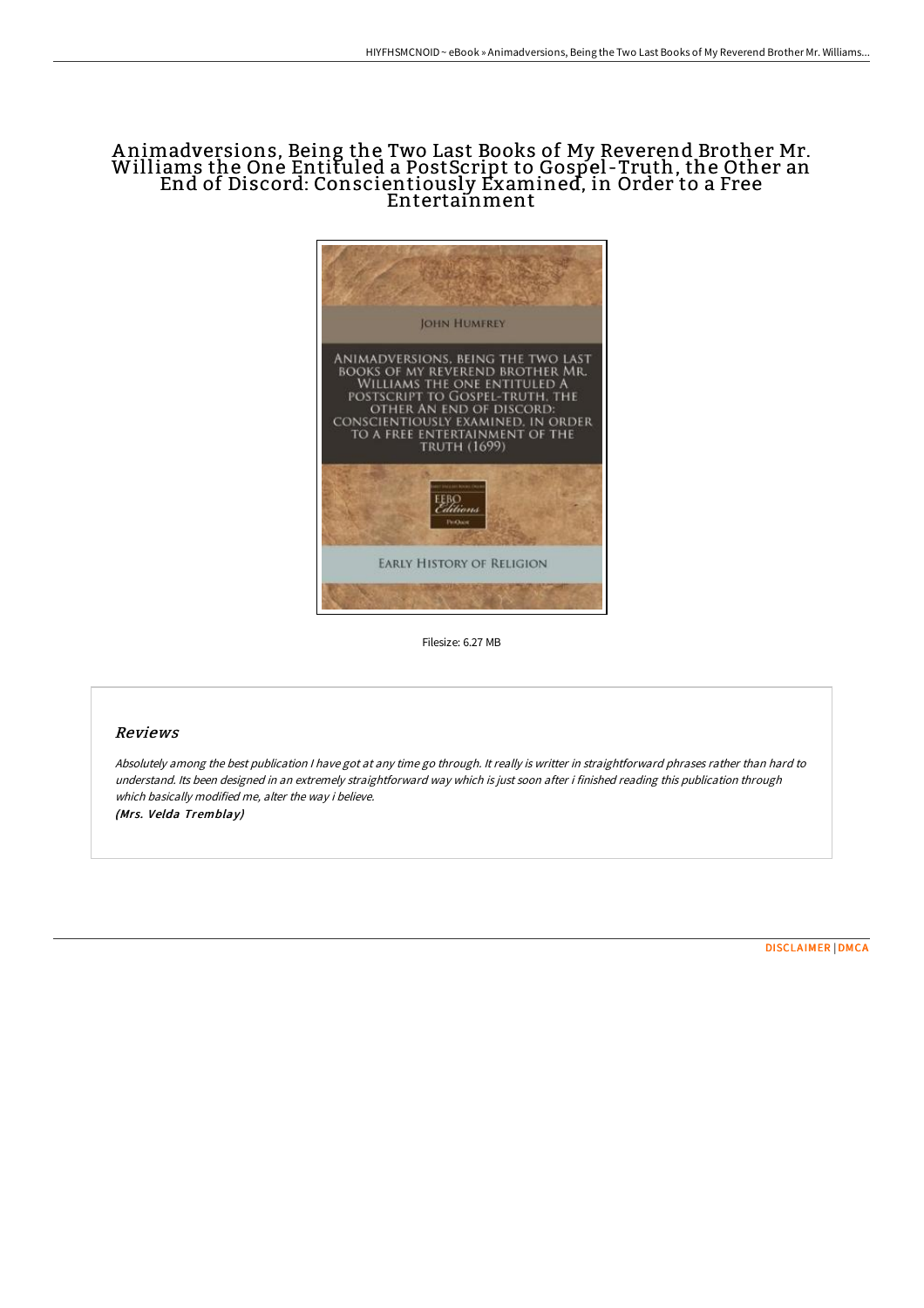## ANIMADVERSIONS, BEING THE TWO LAST BOOKS OF MY REVEREND BROTHER MR. WILLIAMS THE ONE ENTITULED A POSTSCRIPT TO GOSPEL-TRUTH, THE OTHER AN END OF DISCORD: CONSCIENTIOUSLY EXAMINED, IN ORDER TO A FREE ENTERTAINMENT



To read Animadver sions, Being the Two Last Books of My Reverend Brother Mr. Williams the One Entituled a PostScript to Gospel-Truth, the Other an End of Discord: Conscientiously Examined, in Order to a Free Entertainment eBook, please follow the web link under and download the ebook or get access to additional information that are highly relevant to ANIMADVERSIONS, BEING THE TWO LAST BOOKS OF MY REVEREND BROTHER MR. WILLIAMS THE ONE ENTITULED A POSTSCRIPT TO GOSPEL-TRUTH, THE OTHER AN END OF DISCORD: CONSCIENTIOUSLY EXAMINED, IN ORDER TO A FREE ENTERTAINMENT book.

Eebo Editions, Proquest, United States, 2011. Paperback. Condition: New. Language: English . Brand New Book \*\*\*\*\* Print on Demand \*\*\*\*\*.EARLY HISTORY OF RELIGION. Imagine holding history in your hands. Now you can. Digitally preserved and previously accessible only through libraries as Early English Books Online, this rare material is now available in single print editions. Thousands of books written between 1475 and 1700 can be delivered to your doorstep in individual volumes of high quality historical reproductions. From the beginning of recorded history we have looked to the heavens for inspiration and guidance. In these early religious documents, sermons, and pamphlets, we see the spiritual impact on the lives of both royalty and the commoner. We also get insights into a clergy that was growing ever more powerful as a political force. This is one of the world s largest collections of religious works of this type, revealing much about our interpretation of the modern church and spirituality. ++++ The below data was compiled from various identification fields in the bibliographic record of this title. This data is provided as an additional tool in helping to insure edition identification: ++++ Animadversions, being the two last books of my reverend brother Mr. Williams the one entituled A postscript to Gospel-truth, the other An end of discord: conscientiously examined, in order to a free entertainment of the truth Gospel-truth stated and vindicated. End to discord. Humfrey, John, 1621-1719. Errata: p. 38. [2], 38 p. London: Printed by Tho. Snowden, for Tho. Parkhurst ., 1699. Wing / H3666 English Reproduction of the original in the Union Theological Seminary (New York, N. Y.) Library ++++ This book represents an authentic reproduction of the text as printed by the original publisher. While we have attempted to accurately maintain the integrity of the original work, there...

Read Animadversions, Being the Two Last Books of My Reverend Brother Mr. Williams the One Entituled a PostScript to Gospel-Truth, the Other an End of Discord: [Conscientiously](http://digilib.live/animadversions-being-the-two-last-books-of-my-re.html) Examined, in Order to a Free Entertainment **Online** 

Download PDF Animadversions, Being the Two Last Books of My Reverend Brother Mr. Williams the One Entituled a **FOR** PostScript to Gospel-Truth, the Other an End of Discord: [Conscientiously](http://digilib.live/animadversions-being-the-two-last-books-of-my-re.html) Examined, in Order to a Free Entertainment